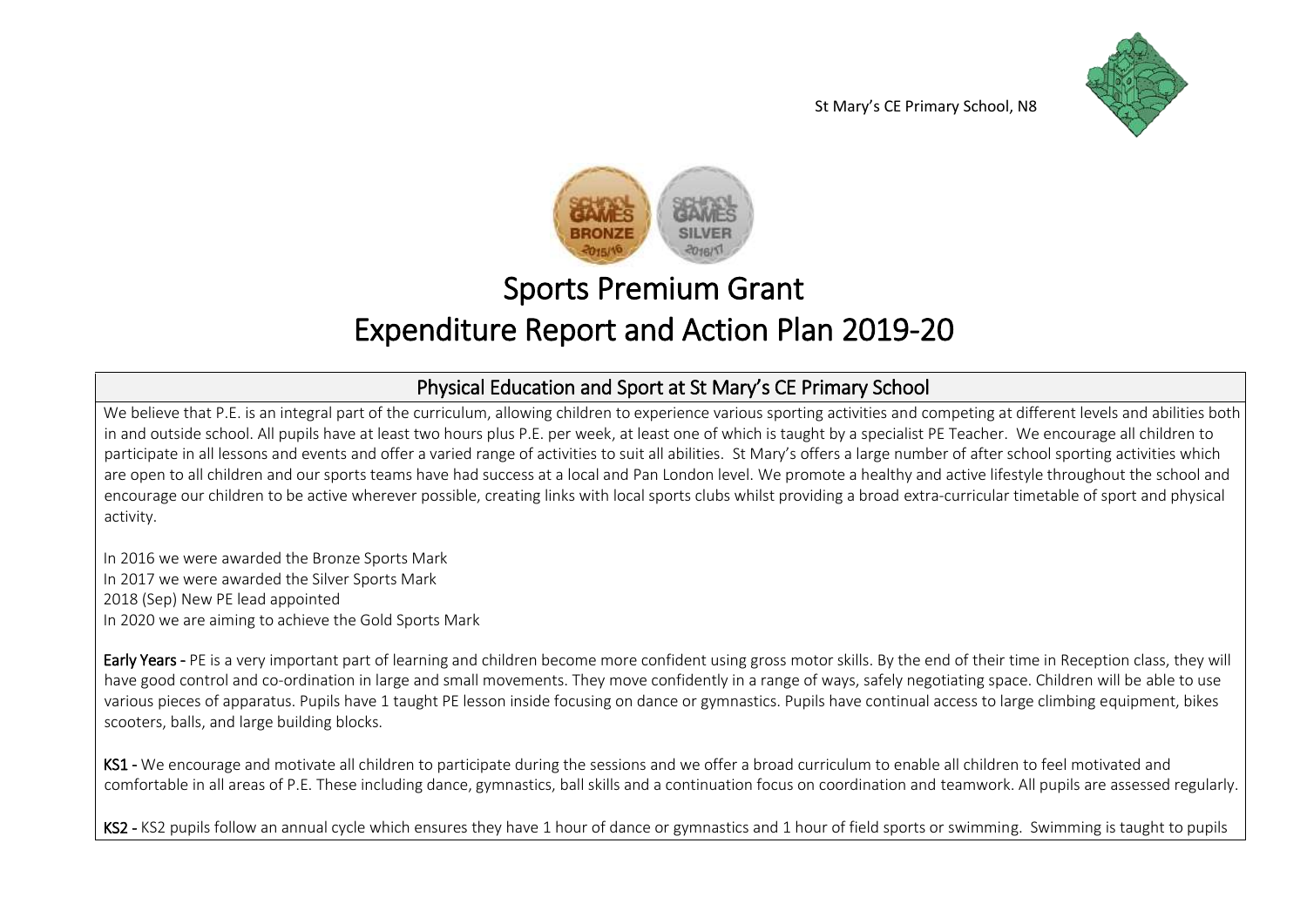

in Year 5 at Park Road Centre and children receive swimming awards depending on their progress during these lessons. KS2 pupils have wider opportunities to attend competitive events and tournaments outside school. The school has a very good relationship with local secondary schools and the Haringey Sports Partnership who provide us with an events calendar and access to competitions.

### Our Objective for the Sports Premium Grant

St Mary's has been awarded £20,452 for 2019-2020 via the PE and Sports Grant, to fund improvements to the provision of PE and sport, for the benefit of pupils aged 5-11 years old, so that all pupils develop healthy lifestyles.

We will use the funding to make additional and sustainable improvements to the quality of PE and sport we offer and to make improvements now that will benefit pupils joining the school in future years.

Below you can see evidence of the impact of the PE and Sports Premium grant over a sustained period.



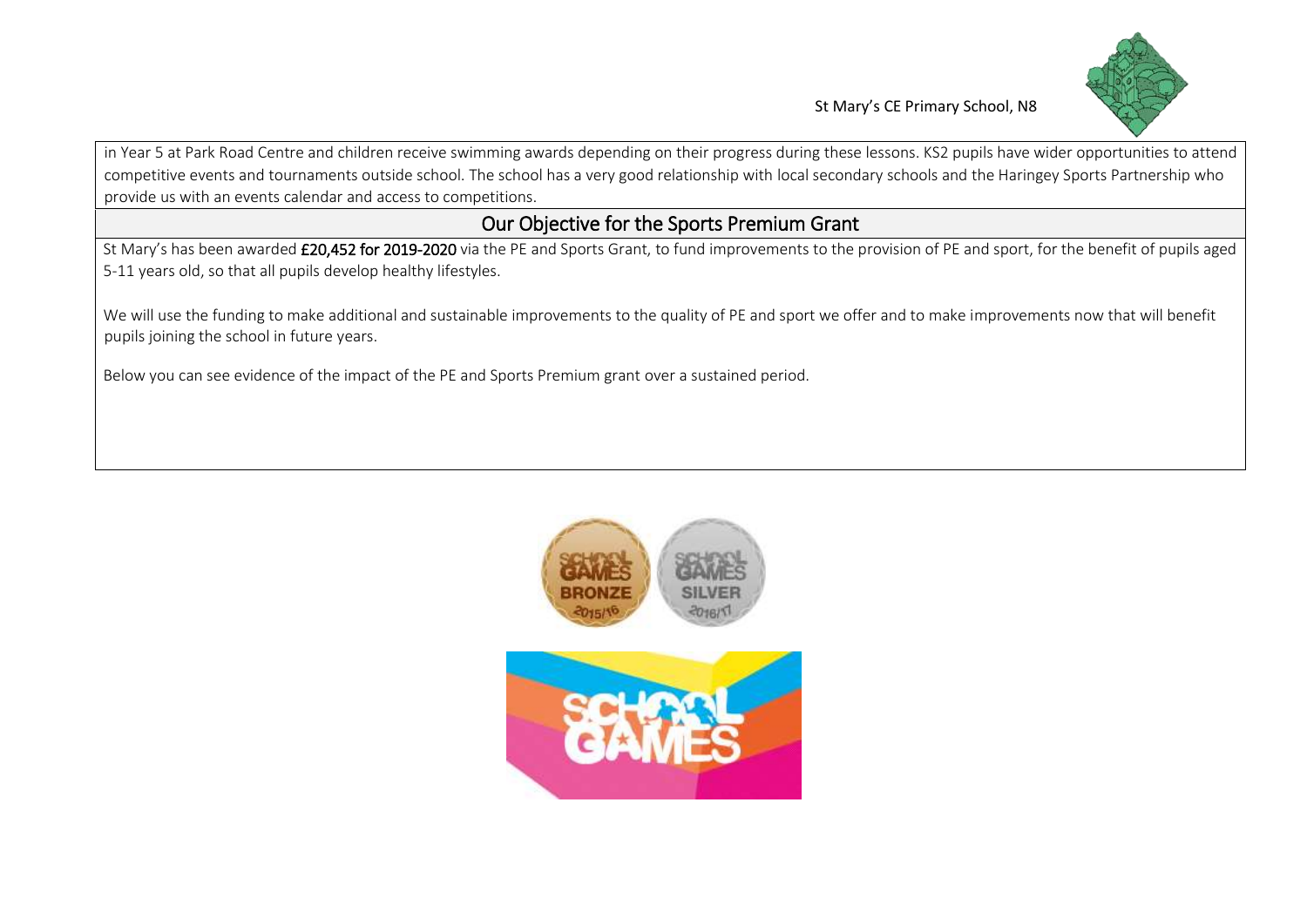

## PE and Sports Premium 2019-2020 (as of Nov 2019)

| <b>PE and Sport</b><br><b>Premium Key</b><br><b>Outcome</b><br>Indicator                | <b>School</b><br>Focus/planned<br>Impact on<br>pupils                                                                                                                                              | <b>Actions to</b><br><b>Achieve</b>                                                                                                                                                                                | <b>Planned</b><br><b>Funding</b>                                     | <b>Actual Funding</b> | <b>Evidence</b>                                                                                                              | <b>Actual impact</b><br>following review | Sustainability/<br>next steps                                                                                                                 |
|-----------------------------------------------------------------------------------------|----------------------------------------------------------------------------------------------------------------------------------------------------------------------------------------------------|--------------------------------------------------------------------------------------------------------------------------------------------------------------------------------------------------------------------|----------------------------------------------------------------------|-----------------------|------------------------------------------------------------------------------------------------------------------------------|------------------------------------------|-----------------------------------------------------------------------------------------------------------------------------------------------|
| Increase pupil<br>participation in<br>competitions,<br>interschool sport<br>and events. | Build on the<br>increased<br>opportunities for<br>children to train<br>regularly as part of<br>a sports team.<br>Organise and<br>enter friendlies<br>and local/regional<br>sports<br>competitions. | PE specialist to run<br>separate team<br>training after<br>school<br>(3 additional clubs<br>- free for parents)<br>Participate in<br>specific inter-<br>school<br>tournaments<br>(football/netball/<br>basketball) | £500 (Haringey<br><b>Primary School</b><br>Football<br>Competitions) | £500                  | Increase<br>participation<br>numbers<br>throughout the<br>school<br><b>Build towards Gold</b><br><b>School Games</b><br>Mark |                                          | Maintain current<br>afterschool clubs,<br>introduce new clubs<br>and create better links<br>with external<br>clubs/sporting<br>opportunities. |
| Improve<br>resources to<br>support PE,<br>including<br>equipment.                       | Maintain PE and<br>Sports equipment<br>and facilities to a<br>high standard.                                                                                                                       | Regular checks of<br>equipment for all<br>lessons and clubs.<br>Additional<br>equipment<br>purchased where<br>needed.                                                                                              | £500<br>£2,490                                                       | £500<br>£2,490        | High quality<br>equipment to<br>enhance children's<br>PE learning and<br>experiences.                                        |                                          | Continue to monitor<br>quality of equipment.                                                                                                  |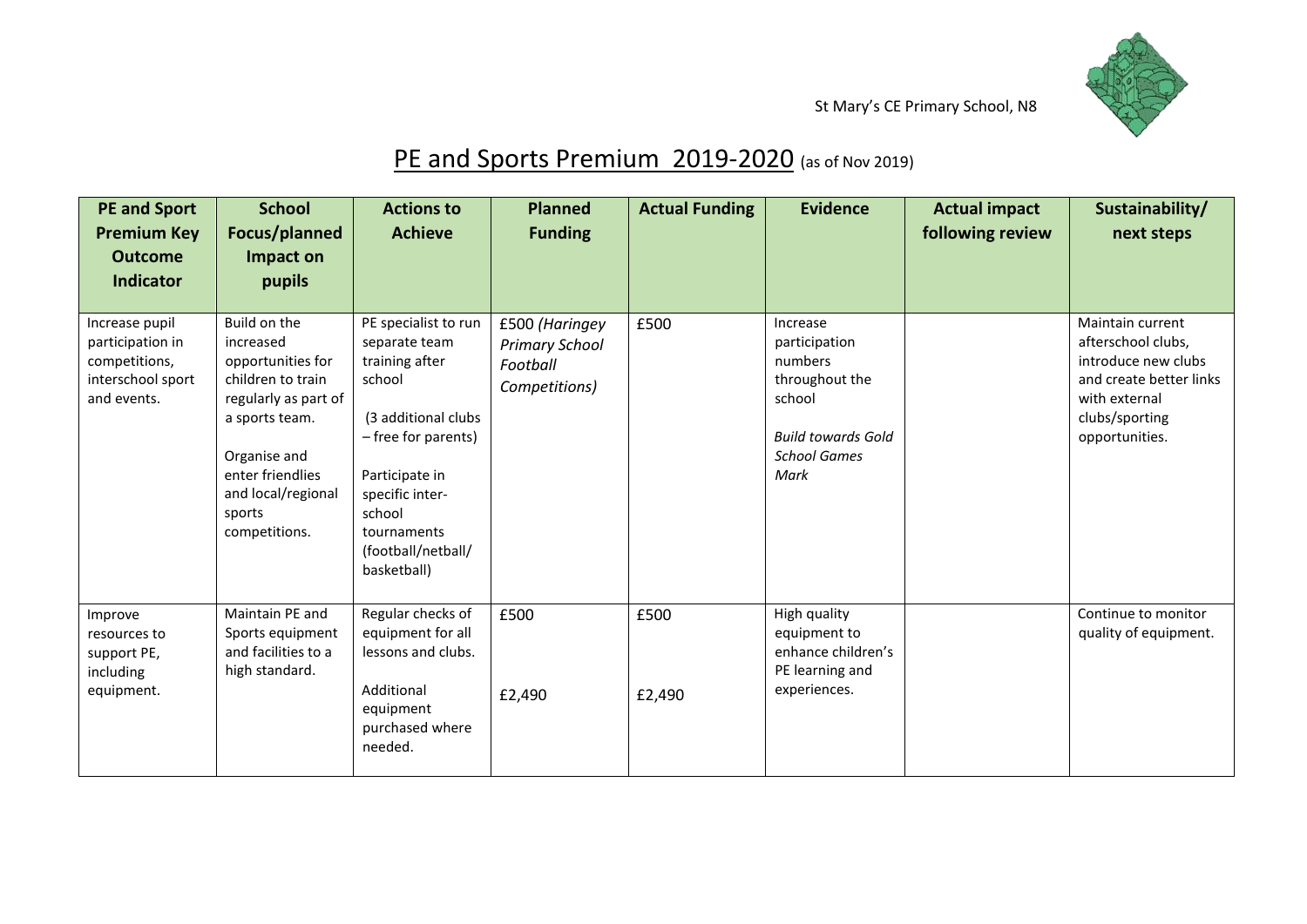

| PE Specialist | Clear vision for PE       | Write Action Plan.                    | Action plan          |  |
|---------------|---------------------------|---------------------------------------|----------------------|--|
| teacher       | and sport                 |                                       | completed.           |  |
| employed      |                           | Plan and deliver PE                   |                      |  |
|               | <b>Quality PE lessons</b> | quality PE lessons                    | Lesson observation   |  |
|               | for all children          |                                       |                      |  |
|               |                           | PE training for                       | Good/Outstanding     |  |
|               | Class teachers            | teachers and                          |                      |  |
|               | supported with            | planning and                          | Inset delivered -    |  |
|               | their knowledge of        | resources provided                    | planning/resources   |  |
|               | teaching PE               |                                       | shared.              |  |
|               |                           | Monitor and                           |                      |  |
|               | Expand internal           | regulate internal<br>clubs and create | Clubs and inter      |  |
|               | and external              | links with external                   | school               |  |
|               | extra-curricular          | clubs. Expand on                      | tournaments          |  |
|               | sporting                  | inter school                          | monitored and        |  |
|               | opportunities             | tournaments                           | increased.           |  |
|               |                           | entered. Create                       |                      |  |
|               | Stretch gifted and        | talented register.                    |                      |  |
|               | talented children         |                                       |                      |  |
|               |                           | Monitor                               | Participation levels |  |
|               | Improve overall           | participation                         | increase. Daily      |  |
|               | fitness levels            | numbers in clubs<br>and plan daily    | fitness activities   |  |
|               | within school             | exercise for all                      | introduced.          |  |
|               |                           | children.                             |                      |  |
|               | Plan major                |                                       | Quote and            |  |
|               | playground                | Get quotes and                        | fundraising          |  |
|               | development               | consider fundraising.                 | considered.          |  |
|               |                           |                                       |                      |  |
|               | <b>Target Specific</b>    | Continue Motor                        | Motor skills         |  |
|               | groups of children        | Skills sessions for                   | session continued    |  |
|               | for additional            | children with SEND.                   | and fitness club     |  |
|               | support                   |                                       | and high ability     |  |
|               |                           | Create Fitness club                   | invitational clubs.  |  |
|               |                           | and high ability                      |                      |  |
|               |                           | invitational clubs.                   |                      |  |
|               |                           |                                       |                      |  |
|               |                           |                                       |                      |  |